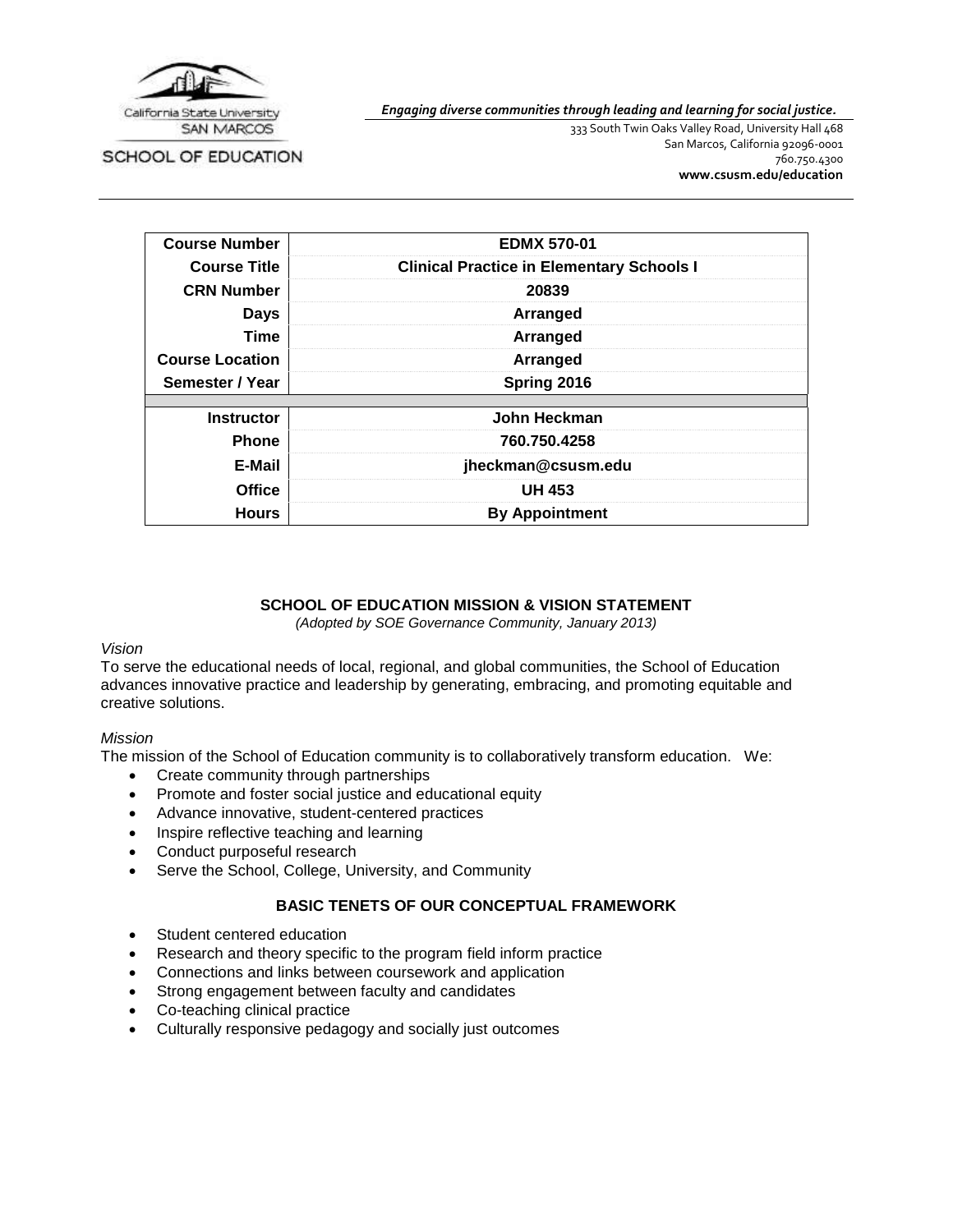# **COURSE DESCRIPTION**

Observation and teaching in selected schools under supervision of classroom teacher and university supervisor, with a student teaching seminar. *Graded Credit/No Credit. May not be taken for credit by students who have received credit for EDMS 561. Enrollment Restriction: Admission to the Multiple Subject Internship Credential Program.*

### **Course Prerequisites**

Admission into the program.

## **CLINICAL PRACTICE STUDENT LEARNING OUTCOMES**

#### **Candidates will:**

- Assess and instruct elementary school age students of various cultural and linguistic backgrounds in elementary school classroom
- Demonstrate successful performance of the Teacher Performance Expectations as assessed using the *Assessment of Teacher Performance Expectations Multiple Subject Credential* form
- Demonstrate successful performance of the Professional Dispositions as assessed using the *Multiple Subject Professional Dispositions Rubric*

### **Student Learning Outcome Assessment Methods**

Observation by university supervisor of clinical performance objectives, Professional Dispositions and Teacher Performance Expectations, (TPEs)

Observations by the school-based cooperating teacher of the clinical practice performance objectives, Professional Dispositions and the Teacher Performance Expectations, (TPEs)

Completion of the Professional Dispositions rubric, the Teacher Performance Expectations form, and a Clinical Practice Summary, summarizing performance and professional growth The evaluations are developed with input from the Candidate's University Supervisor and Cooperating Teacher. The final summary is developed with input from the University Supervisor and Cooperating Teacher and is approved and signed by the Candidate, the University Supervisor, and the Cooperating Teacher.

## **SUPERVISION REQUIREMENTS**

- 1. Each Teacher Candidate attends this clinical practice at their assigned school site as scheduled by program requirements and the specific school site calendar. During the eight weeks of Clinical Practice I, Candidates attend daily, full-time. The Candidate should adhere to the Cooperating Teacher's contract hours, attend staff meetings and other professional responsibilities, and be available to remain afterschool to plan and prepare.
- 2. Each Teacher Candidate in this clinical practice is observed by and meets with a University Supervisor at least four times to discuss his/her developing performance of the TPEs and to discuss clinical experiences in order to expand participants' knowledge of various assessment, planning and instructional strategies.
- 3. Each Teacher Candidate in this clinical practice works together with his/her Cooperating Teacher to plan and implement lessons. The Candidate plans all lessons, including the ones observed by the University Supervisor, in collaborative co-teaching planning sessions. The Candidate writes a lesson plan for each of the lessons observed by the University Supervisor and provides the University Supervisor and Cooperating Teacher a copy of the written lesson plan in advance, prior to teaching the lesson. The focus during Clinical Practice I is Reading/Language Arts instruction and Mathematics instruction.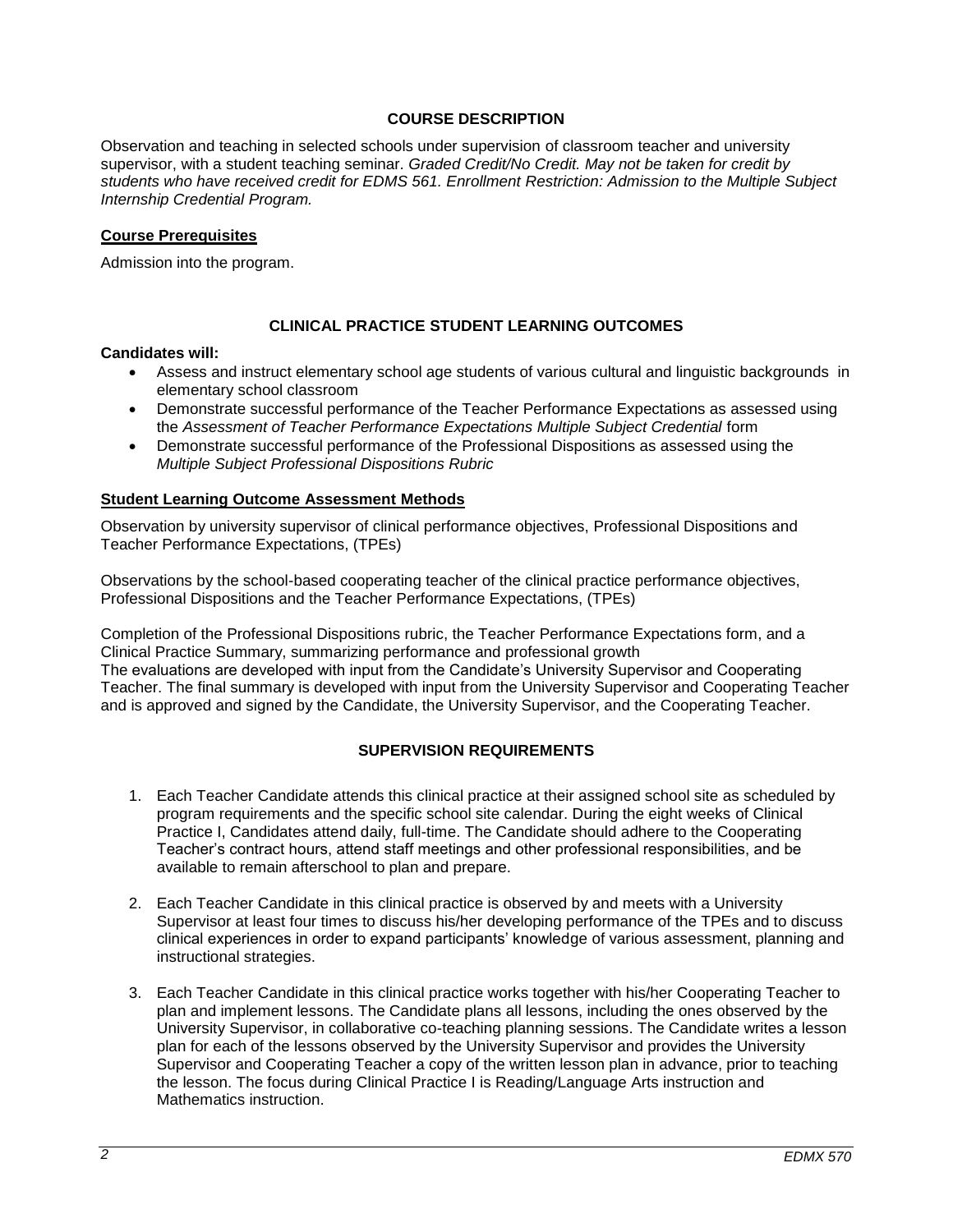- 4. Each Teacher Candidate takes advantage of opportunities presented during this clinical practice experience to fulfill TPE 13: Professional Growth to engage in professional development activities and document the number of hours of professional development. During the credential program, Candidates should complete 10 hours of professional development activities approved by their Supervisors/Instructors.
- 5. Each Teacher Candidate may develop a TPE portfolio binder to gather activities associated with each TPE to support their conversations about their progress with their University Supervisor and Cooperating Teacher. TPE binder dividers are located on the School of Education Clinical Practice website. (www.csusm.edu/education/ClinicalPractice/HandbookMS.html)
- 6. Each Candidate uses the specific enrollment code to enroll in TaskStream using to be able to access evaluations of their Professional Dispositions and TPEs. The Multiple Subject Full Time program code is msfttc.

# **Credit Hour Policy Statement**

## University Credit Hour Policy:

Candidates are expected to spend a minimum of two hours outside of the classroom each week for each unit of credit engaged in learning.

## **Final Exam Statement**

No final exam.

# **Credit/No Credit**

The University Supervisor, in collaboration with the Cooperating Teacher, completes the *Multiple Subject Professional Disposition Rubric*, the *Assessment of Multiple Subject TPEs*, and prepares a *Multiple Subject Clinical Practice Summary* based upon the observations of the University Supervisor and Cooperating Teacher. These documents are presented to the Teacher Candidate at the final meeting-conference and all participants sign the documents. These documents serve as official verification of successful completion of Clinical Practice and are required for the University to be able to recommend a Candidate for a credential at the end of the program.

- 1. A grade of CREDIT (CR) or NO CREDIT (NC) will be assigned for clinical practice experiences by the University Supervisor. If a Teacher Candidate has not successfully met the *Multiple Subject Teacher Performance Expectations* at an appropriate level, ("approaching" in CPI, "meets" in CPII) or the *Multiple Subject Professional Dispositions* at an appropriate level ("approaching" in CPI, "meets" in CPII), the Candidate may be required to extend or repeat the experience.
- 2. If a Teacher Candidate is unsuccessful in a clinical practice experience, a grade of NO CREDIT will be given. Granting of an additional opportunity for clinical practice will be made based on the circumstances under which the original NO CREDIT was given.
- 3. Should a Teacher Candidate be in the potential situation of receiving NO CREDIT for clinical practice, the University Supervisor and Cooperating Teacher must complete a State of Concern (SOC) as soon as possible and provide copies to the Program Coordinator. The documentation in the SOC, the action plan, and the follow up steps to the plan are key documents that are used to verify inadequate performance in clinical practice, if the action plan is not achieved.
- 4. Should a second clinical practice experience be recommended, the Candidate must re-register for the clinical practice course prior to the new placement being made.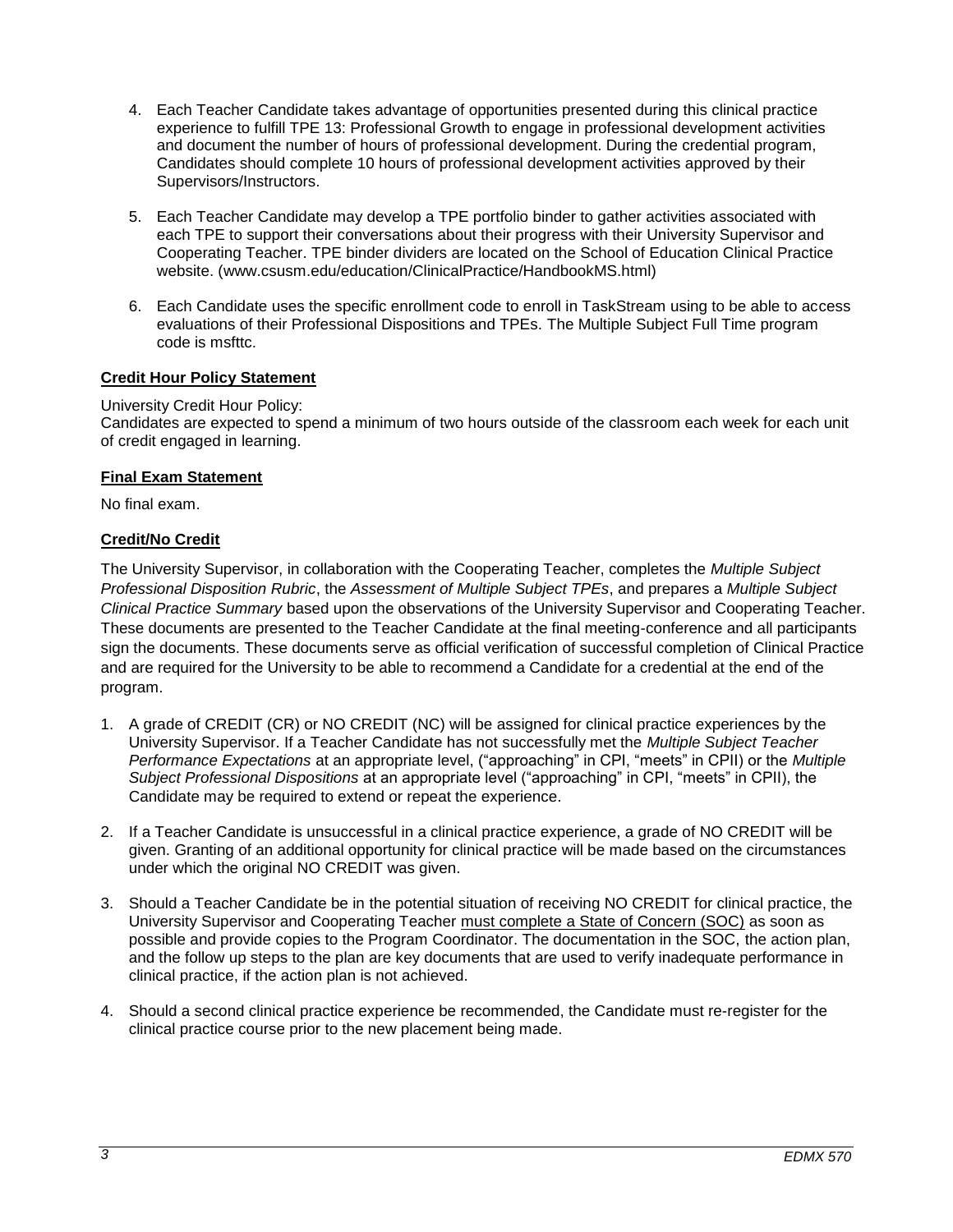# **REQUIRED TEXTS, MATERIALS AND ACCOUNTS**

Because this is a supervised clinical practice experience, the materials for this class include the *Assessment of Teacher Performance Expectations Multiple Subject Credential* form, the *Multiple Subject Professional Dispositions Rubric*, and the *Clinical Practice Summary* that may be found on the School of Education website for clinical practice. Additional materials on the website include the *Multiple Subject Clinical Practice Handbook section 1: Information for Teacher Candidates*, along with other forms used in clinical practice. (www.csusm.edu/education/ClinicalPractice/HandbookMS.html)

### **Course Material Available**

## **TaskStream Enrollment and Postings**

The School of Education uses TaskStream to manage Candidates' TPE and disposition assessments. Candidates must be enrolled in TaskStream during the Integrated Credential Program. Enrollment fees are paid by going to [www.taskstream.com](http://www.taskstrem.com/) and registering for at least one year. After enrolling, to access the Special Education Program, from your home page, find the Self-Enrollment area and click the *Enter Code* button. Then, enter *msicptc* as the program code. If this is the correct program, click the *Enroll* button. The Integrated Credential Program now will show up on your TaskStream home page when you log in. Be sure to remember your enrollment name and password.

# **COURSE LEARNING OUTCOMES**

### **Authorization to Teach English Learners**

This credential program has been specifically designed to prepare teachers for the diversity of languages often encountered in California public school classrooms. The authorization to teach English learners is met through the infusion of content and experiences within the credential program, as well as additional coursework. Candidates successfully completing this program receive a credential with authorization to teach English learners. *(Approved by CCTC in SB 2042 Program Standards, August 02)*

### **Teacher Performance Expectation (TPE) Competencies**

The course objectives, assignments, and assessments have been aligned with the CTC standards for the Multiple Subject Credential. This course is designed to help teachers seeking a California teaching credential to develop the skills, knowledge, and attitudes necessary to assist schools and district in implementing effective programs for all students. The successful candidate will be able to merge theory and practice in order to realize a comprehensive and extensive educational program for all students. You will be required to formally address the following TPEs in this course:

### **Teacher Performance Assessment**

Beginning July 1, 2008 all California credential candidates must successfully complete a state-approved Teacher Performance Assessment (TPA), as part of the credential program of preparation. During the 2015- 16 academic year the CSUSM credential programs will use either the CalTPA (California Teacher Performance Assessment) or the edTPA (Educative Teacher Performance Assessment).

Check with your program coordinator to determine which assessment is used for your credential program.

# **CalTPA**

To assist with your successful completion of the CalTPA, a series of informational seminars are offered over the course of the program. TPA related questions and logistical concerns are to be addressed during the seminars. Your attendance to TPA seminars will greatly contribute to your success on the assessment. The CalTPA Candidate Handbook, TPA seminar schedule, and other TPA support materials may be found on the SOE website:

<http://www.csusm.edu/education/CalTPA/ProgramMaterialsTPA.html>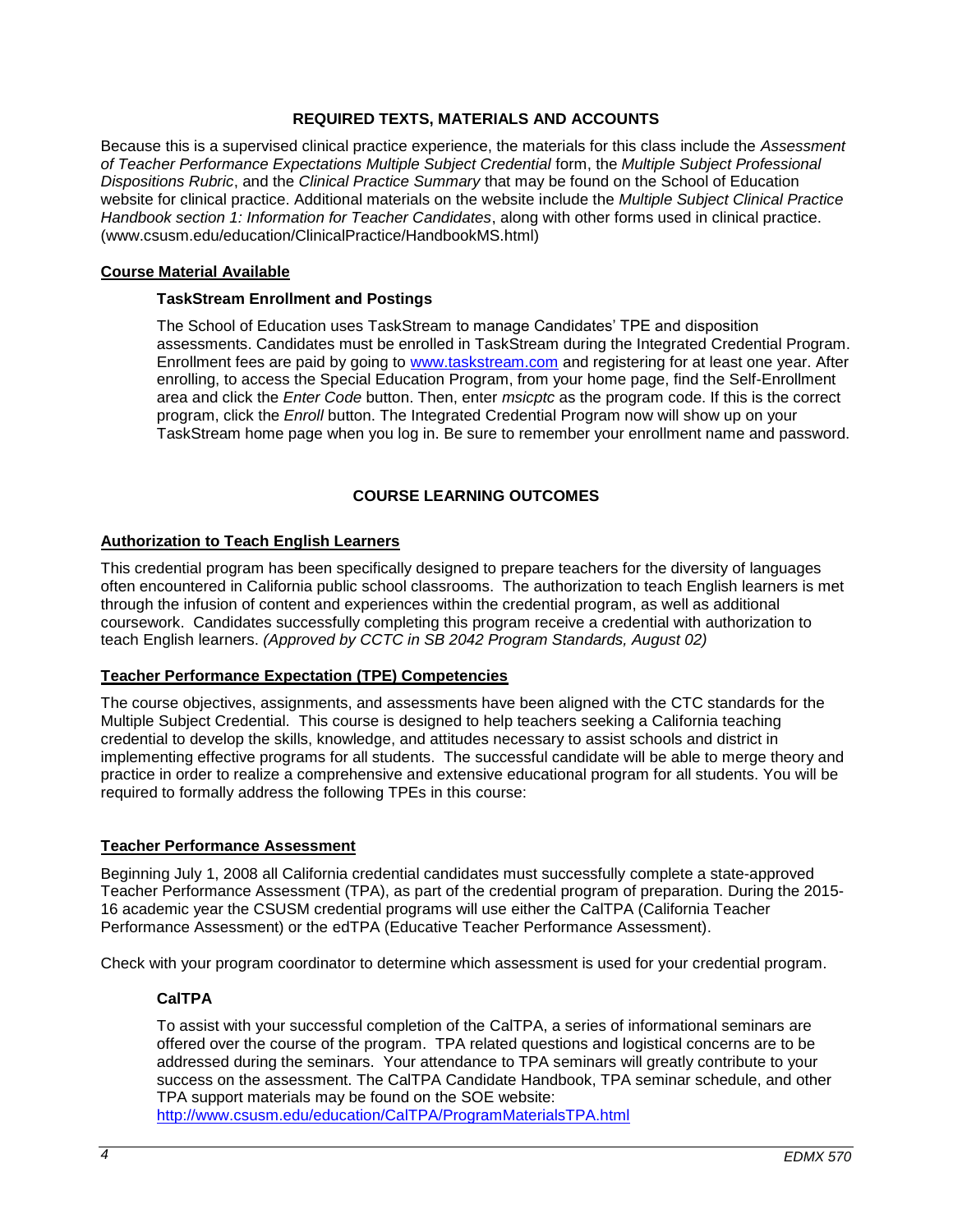## **edTPA**

Beginning in fall 2015, for newly entering initial candidates, the CSUSM assessment system is the edTPA. To assist with your successful completion of the edTPA, a capstone class is part of your curriculum. In this class edTPA related questions and logistical concerns are addressed. Additional support materials are available on the edTPA website: [http://www.edtpa.com/PageView.aspx?f=GEN\\_Candidates.html](http://www.edtpa.com/PageView.aspx?f=GEN_Candidates.html)

Additionally, to support your success in your credential program and with TPA, SOE classes use common pedagogical language, lesson plans (lesson designs), and unit plans (unit designs).

## **Assessment of Professional Dispositions**

Assessing a candidate's dispositions within a professional preparation program is recognition that teaching and working with learners of all ages requires not only specific content knowledge and pedagogical skills, but positive attitudes about multiple dimensions of the profession. The School of Education has identified six dispositions – social justice and equity, collaboration, critical thinking, professional ethics, reflective teaching and learning, and life-long learning—and developed an assessment rubric. For each dispositional element, there are three levels of performance - *unacceptable*, *initial target*, and *advanced target*. The description and rubric for the three levels of performance offer measurable behaviors and examples.

The assessment is designed to provide candidates with ongoing feedback for their growth in professional dispositions and includes a self-assessment by the candidate. The dispositions and rubric are presented, explained and assessed in one or more designated courses in each program as well as in clinical practice. Based upon assessment feedback candidates will compose a reflection that becomes part of the candidate's Teaching Performance Expectation portfolio. Candidates are expected to meet the level of *initial target* during the program.

# **GENERAL CONSIDERATIONS**

### **School of Education Attendance Policy**

Due to the dynamic and interactive nature of courses in the School of Education, all candidates (course participants) are expected to attend all classes and participate actively. At a minimum, candidates (course participants) must attend more than 80% of class time, or s/he may not receive a passing grade for the course at the discretion of the instructor. Individual instructors may adopt more stringent attendance requirements. Should the candidate (course participants) have extenuating circumstances, s/he should contact the instructor as soon as possible. *(Adopted by the COE Governance Community, December, 1997).*

### **Conditions for Removal from School Site**

A candidate will be removed from the school site and a Statement of Concern documenting the situation will be written immediately if a candidate:

- 1. Endangers students or others;
- 2. Violates recognized codes of conduct, e.g. CSUSM Student Code of Conduct, CSUSM Academic Honesty Policy NEA Code of Ethics, CA Education Code Section 44932; and/or
- 3. Is dismissed from the classroom or school site by the cooperating professional or site or district administrator. (see *Statement of Concern- Guidelines* www.csusm.edu/education/ClinicalPractice/HandbookMS.html)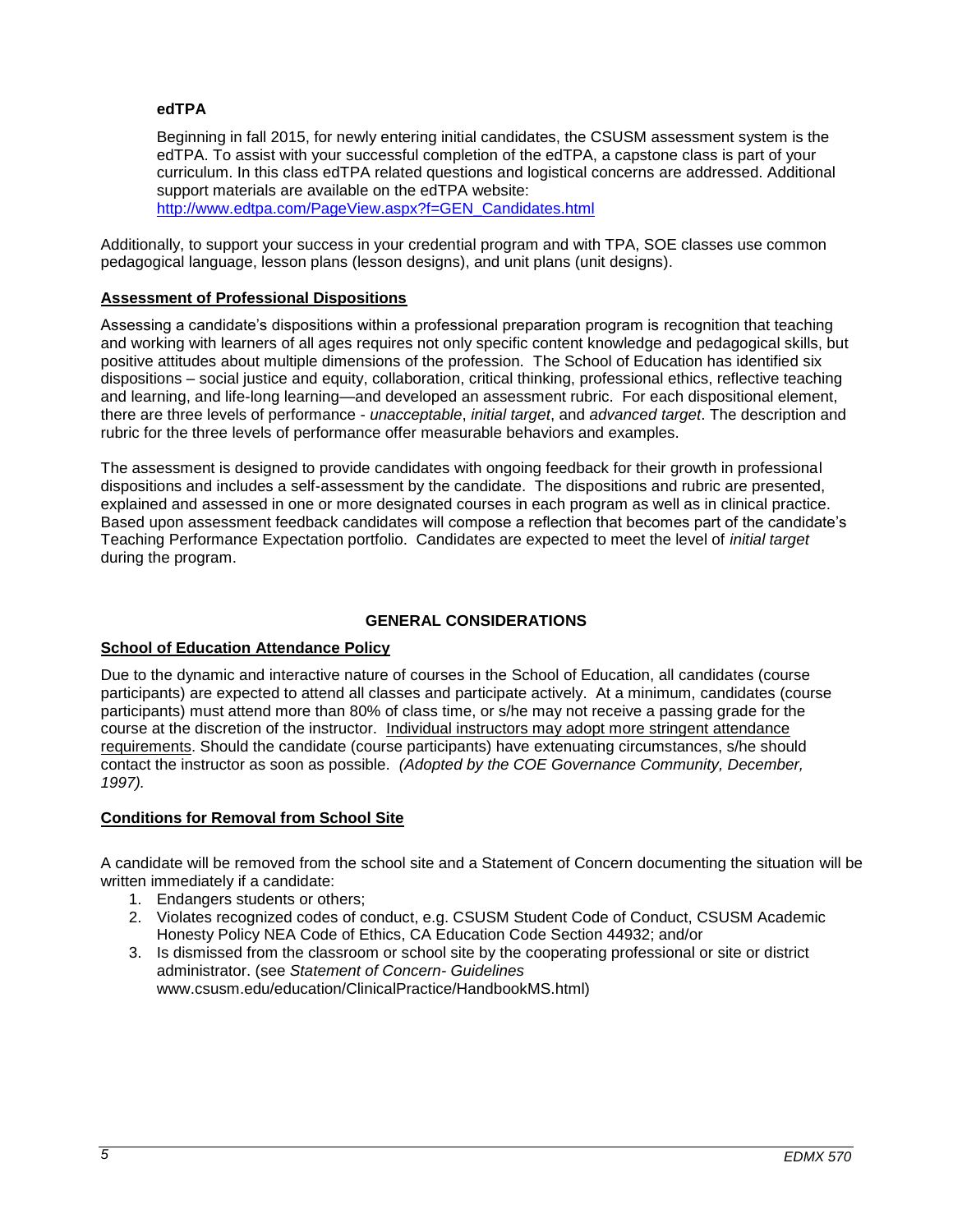# **CSUSM Academic Honesty Policy**

Students will be expected to adhere to standards of academic honesty and integrity, as outlined in the Student Academic Honesty Policy. All assignments must be original work, clear and error-free. All ideas/material that are borrowed from other sources must have appropriate references to the original sources. Any quoted material should give credit to the source and be punctuated accordingly.

Academic Honesty and Integrity: Students are responsible for honest completion and representation of their work. Your course catalog details the ethical standards and penalties for infractions. There will be zero tolerance for infractions. If you believe there has been an infraction by someone in the class, please bring it to the instructor's attention. The instructor reserves the right to discipline any student for academic dishonesty, in accordance with the general rules and regulations of the university. Disciplinary action may include the lowering of grades and/or the assignment of a failing grade for an exam, assignment, or the class as a whole.

Incidents of Academic Dishonesty will be reported to the Dean of Students. Sanctions at the University level may include suspension or expulsion from the University.

### Refer to the full Academic Honesty Policy at: [http://www.csusm.edu/policies/active/documents/Academic\\_Honesty\\_Policy.html](http://www.csusm.edu/policies/active/documents/Academic_Honesty_Policy.html)

## **Plagiarism**

As an educator, it is expected that each candidate (course participant) will do his/her own work, and contribute equally to group projects and processes. Plagiarism or cheating is unacceptable under any circumstances. If you are in doubt about whether your work is paraphrased or plagiarized see the Plagiarism Prevention for Students website [http://library.csusm.edu/plagiarism/index.html.](http://library.csusm.edu/plagiarism/index.html) If there are questions about academic honesty, please consult the University catalog.

### **Students with Disabilities Requiring Reasonable Accommodations**

Students with disabilities who require reasonable accommodations must be approved for services by providing appropriate and recent documentation to the Office of Disabled Student Services (DSS). This office is located in Craven Hall 4300, and can be contacted by phone at (760) 750-4905, or TTY (760) 750- 4909. Students authorized by DSS to receive reasonable accommodations should meet with their instructor during office hours or, in order to ensure confidentiality, in a more private setting.

# **Use of Technology**

Candidates (Course participants) are expected to demonstrate competency in the use of various forms of technology (i.e. word processing, electronic mail, Moodle, use of the Internet, and/or multimedia presentations). Specific requirements for course assignments with regard to technology are at the discretion of the instructor. Keep a digital copy of all assignments for use in your teaching portfolio. All assignments will be submitted online, and some will be submitted in hard copy as well. Details will be given in class.

# **Electronic Communication Protocol**

Electronic correspondence is a part of your professional interactions. If you need to contact the instructor, email is often the easiest way to do so. It is my intention to respond to all received e-mails in a timely manner. Please be reminded that e-mail and on-line discussions are a very specific form of communication, with their own nuances and etiquette. For instance, electronic messages sent in all upper case (or lower case) letters, major typos, or slang, often communicate more than the sender originally intended. With that said, please be mindful of all e-mail and on-line discussion messages you send to your colleagues, to faculty members in the School of Education, or to persons within the greater educational community. All electronic messages should be crafted with professionalism and care.